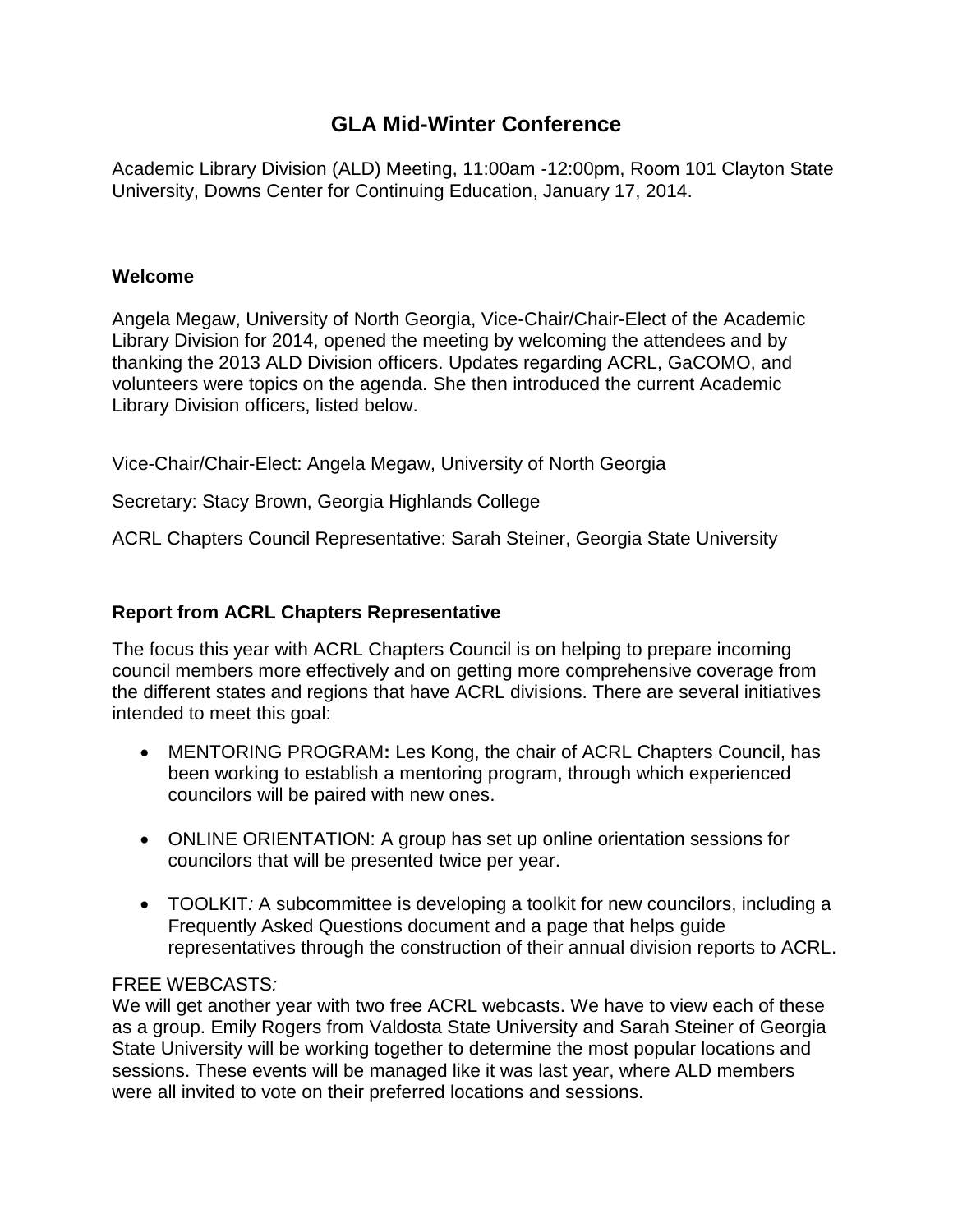# ACRL LEGISLATIVE:

The ACRL Legislative program by Tim Dodge has been discontinued due to a lack of participation from the states. However, if someone has an interest in being responsible for sending legislative updates to GLA members, please contact a member of the ALD board.

#### LEADER TRAVEL FUNDING:

ACRL is able to provide travel funding for its leaders. This year, they areTrevor Dawes, Mary Ellen Davis, Stephen Bell. We were encouraged to take advantage of that, and Trevor will be coming to COMO to present on financial literacy.

# ACRL 75<sup>th</sup> ANNIVERSARY:

2015 is the  $75<sup>th</sup>$  anniversary of ACRL, and we will all be encouraged to offer local events in honor of this milestone. Tool kits will be provided to promote the celebration.

Sarah will be attending the next meeting of the Chapters Council next week at ALA in Philadelphia Pennsylvania, so if there are any issues you'd like her to bring up to the ACRL leaders, please contact her at ssteiner@gsu.edu.

# **GA COMO 2014**

The 26th annual GaCOMO (Council of Media Organizations) Conference will be held on Wednesday, October 1<sup>st</sup> through Friday, October 3, 2014 in the Augusta Convention Center. Angela Megaw opened the floor to comments about the planning of GaCOMO.

# **GaCOMO Discussons**

Angela Megraw stated that this is the 'year of change' and opened the floor to members for suggestions and comments regarding GaComo planning.

#### *Keynote*

Kara Mullen suggested speaker Trevor Davis to be our keynote speaker at COMO 2014. The topic would be 'Financial Literary.' A suggestion to ask Stephen Bell, who was keynote in 2009, was also made. There were several in favor of inviting a new speaker and several public librarians expressed a desire to rotate the keynotes and include comical speakers, as many felt that previous presenters identified with only one type of library.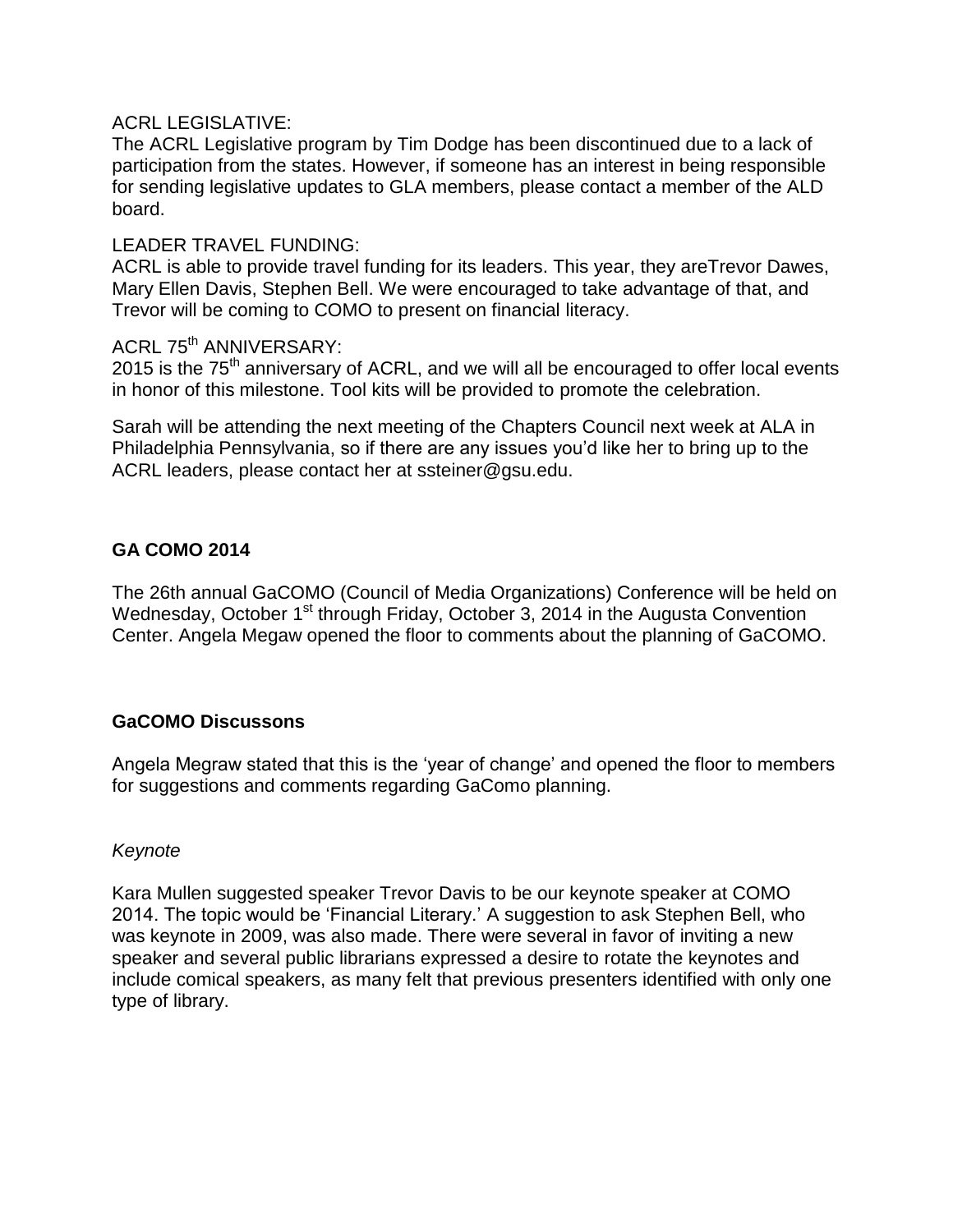# *ALD Luncheon*

Several members commented that it would be great if the GaCOMO luncheon continued to combine the Public and Academic Library Divisions.Through combining, we would be able to pool more money for a speaker, and attendance rates might increase. It is also a prime opportunity to connect with public and academic librarians. The drive is for 'inclusion.' Merging with SCLA, who sponsors the breakfast and cosponsors the speaker, will be of mutual benefit. Many agreed that the luncheon was an excellent way to network with colleagues across the board.

# *Academic Papers*

Kara Mullen was chosen to organize academic papers for presentation at GaCOMO. Her past experience as Chair will serve her well as she accepts this role. There was much discussion about submission procedures for submitting papers for review, as it seems to be unclear. Kara said she would check into the current procedures.

# *Conference Structure*

There were discussions about separating public and academic libraries at GaCOMO this year. A member stated that the focus should be on the conference and that public and academic libraries should not be split apart. Many members feel that it is a tradition that should continue, yet others believed it is time to re-identify the structure of the conference. Many members expressed the need to investigate different formats and demonstrate more creativity when planning the conference.

# *Increasing Participation*

There is concern about how to promote GaCOMO to new librarians. Some seem to be under the impression that it's an organization, not a conference. A campaign to inform young librarians about the importance and significance of the conference and encourage them to join GLA and attend COMO needs to be implemented. The question was posed as to why there isn't more participation in the conference and the consensus was a need for a major marketing effort. Free trips or funding were suggested as possible incentives. There is anticipation that collaborating with SELA will boost attendance.

# *Suggested GaCOMO 2014 Sessions*

- Archives and Special Collections
- MOOCS
- Assessment Strategies for Instruction
- SACS
- Net-neutrality
- Tenure and promotion
- Community colleges